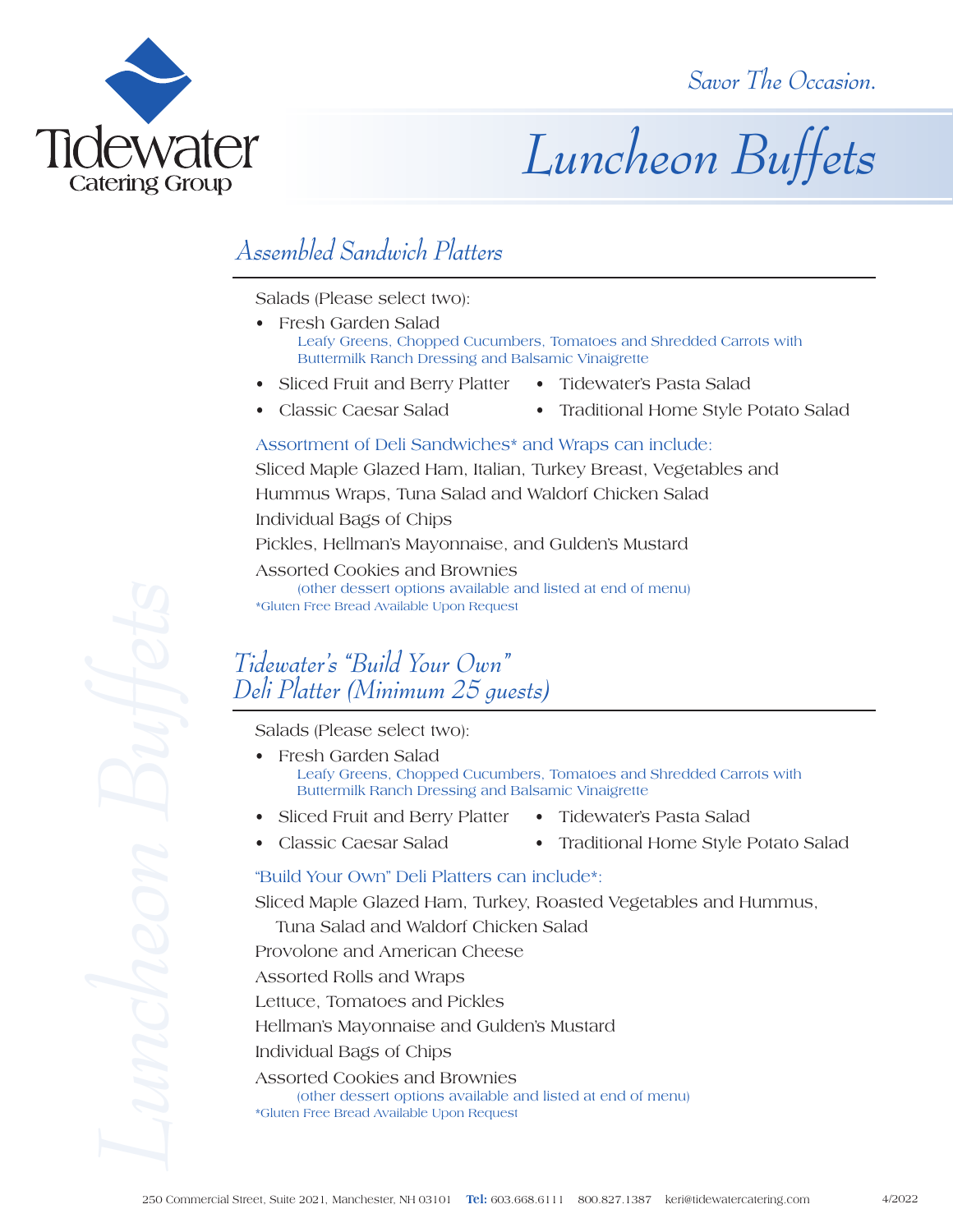

# *Luncheon Buffets*

### *The Boxed Lunch*

*Perfect for business luncheons, conference breaks, or groups on the go.*

Assorted Assembled Deli Sandwiches and Wraps (with Lettuce and Tomato) Choice of Pasta, Potato or Fresh Fruit Side Salad Individual Bags of Chips Choice of Seasonal Hand Fruit or Energy/Granola Bar Hellman's Mayonnaise and Gulden's Mustard Packets Choice of Freshly Baked Cookie or Brownie Napkin and Utensils

## *A Taste of Italy Buffet*

#### **Please select one:**

• Fresh Garden Salad

Leafy Greens, Chopped Cucumbers, Tomatoes and Shredded Carrots with Buttermilk Ranch Dressing and Balsamic Vinaigrette

- Sliced Fruit and Berry Platter
- Classic Caesar Salad

#### **Please Select two:**

- Fontina and Basil Sacchetto Pasta with Rustic Marinara
- Penne, Chicken and Broccoli Alfredo
- Butternut Squash Ravioli with Maple Cream Sauce and Candied Pecans (Seasonal)
- Sausage & Chicken Pasta Grilled Chicken, Sweet & spicy Italian sausage, baby spinach, bell peppers, roasted red onions, Parmesan cheese and pasta tossed in a homemade tomato sauce
- Creamy Mac & Cheese Pasta, sharp Cheddar and Gruyere cheeses, and toasted bread crumbs

#### Pita Triangles

Assorted Cookies and Brownies (other dessert options available and listed at end of menu)

## *Tex-Mex Olé Buffet*

Southwest Salad

Romaine Lettuce, Summer Corn, Black Beans, Cucumbers, Tomatoes, and Chipolte Ranch Dressing

Corn Chips

Hard Shell and Soft Shell Tortillas (3 per person)

Grilled and Sliced Fajita Chicken **OR** Steak (can be combined for extra)

Toppings: Cheddar Jack Cheese, Fried Onions, Salsa, Guacamole and Sour Cream

Spanish Rice

Assorted Cookies and Brownies (other dessert options available and listed at end of menu)

4/2022

250 Commercial Street, Suite 2021, Manchester, Suite 2021, Manchester, Suite 2021, Manchester, The Commercial Street, Suite 2021, Manchester, Alexander Complete 2021, Manchester, Alexander Cheme, Chicken Public Street, The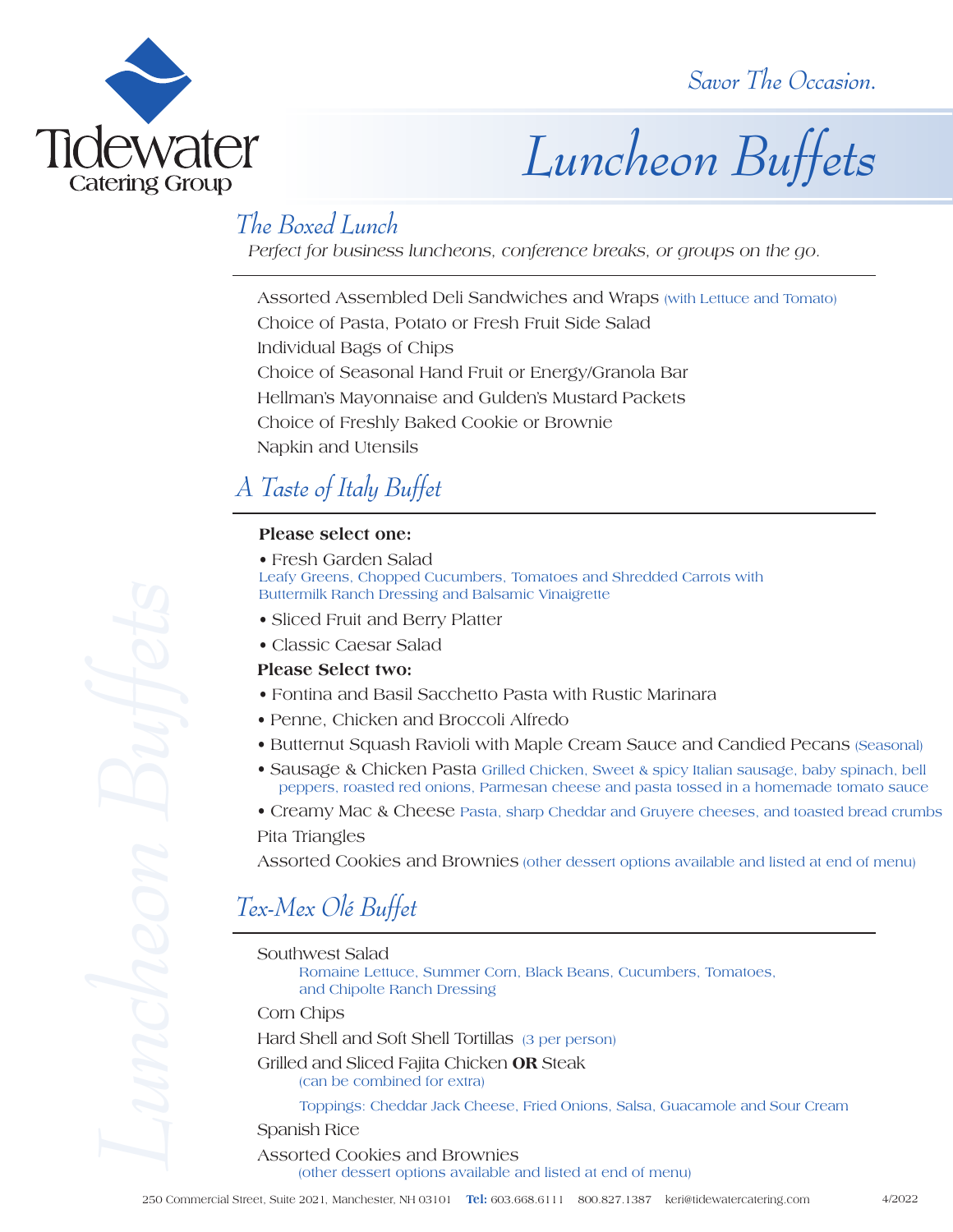

# *Luncheon Buffets*

## *Tidewater's Classic Buffet*

#### **Please Select One:**

- Fresh Garden Salad Leafy Greens, Chopped Cucumbers, Tomatoes and Shredded Carrots with Buttermilk Ranch Dressing and Balsamic Vinaigrette
- Classic Caesar Salad Our Own Toasted Croutons, Parmesan Cheese and Tangy Dressing
- Seasonal Vegetable Medley

#### **Please Select Two:**

- Stuffed Chicken Boursin Cheese, Spinach and Sun-dried Tomato with a Light Velouté sauce
- Pork Loin Homemade Apple Chutney and Juniper Cider Glaze
- Marinated & Grilled Steak Tips With Mushroom Demi Glace
- Sesame Garlic Beef and Vegetable Stir Fry
- Cranberry, Apple Stuffed Chicken With Cider Glaze
- Maple Mustard Glazed Pork Loin
- Orange Ginger Chicken With Scallion Mandarin Sauce

Garlic Mashed Potatoes or Rice Pilaf

Pita Triangles

Assorted Cookies and Brownies (other dessert options available and listed at end of menu)

## *Asian Buffet*

- Asian Salad
	- Pasta noodles, shredded carrots, peppers, slivered almonds, sesame seeds and cilantro with a soy vinaigrette

Oriental Pasta Salad

Celery, Cucumbers, Peppers, Napa Cabbage, Wasabi Peas and Asian Garlic Vinaigrette

Sweet and Sour Chicken **OR** General Tao's Chicken **OR** Orange Ginger Chicken

Sesame Garlic Beef Stir Fry

#### White Sticky Rice

Assorted Cookies and Brownies (other dessert options available and listed at end of menu)

**250 Completes** Completes 2021, Manchester, New Complete 2021, Manchester, Suite 2021, Manchester, NH 03101 Manchester, Suite 2021, Manchester, New Telester, Outcomes 2021, Manchester, Suite 2021, Manchester, New Yorking 2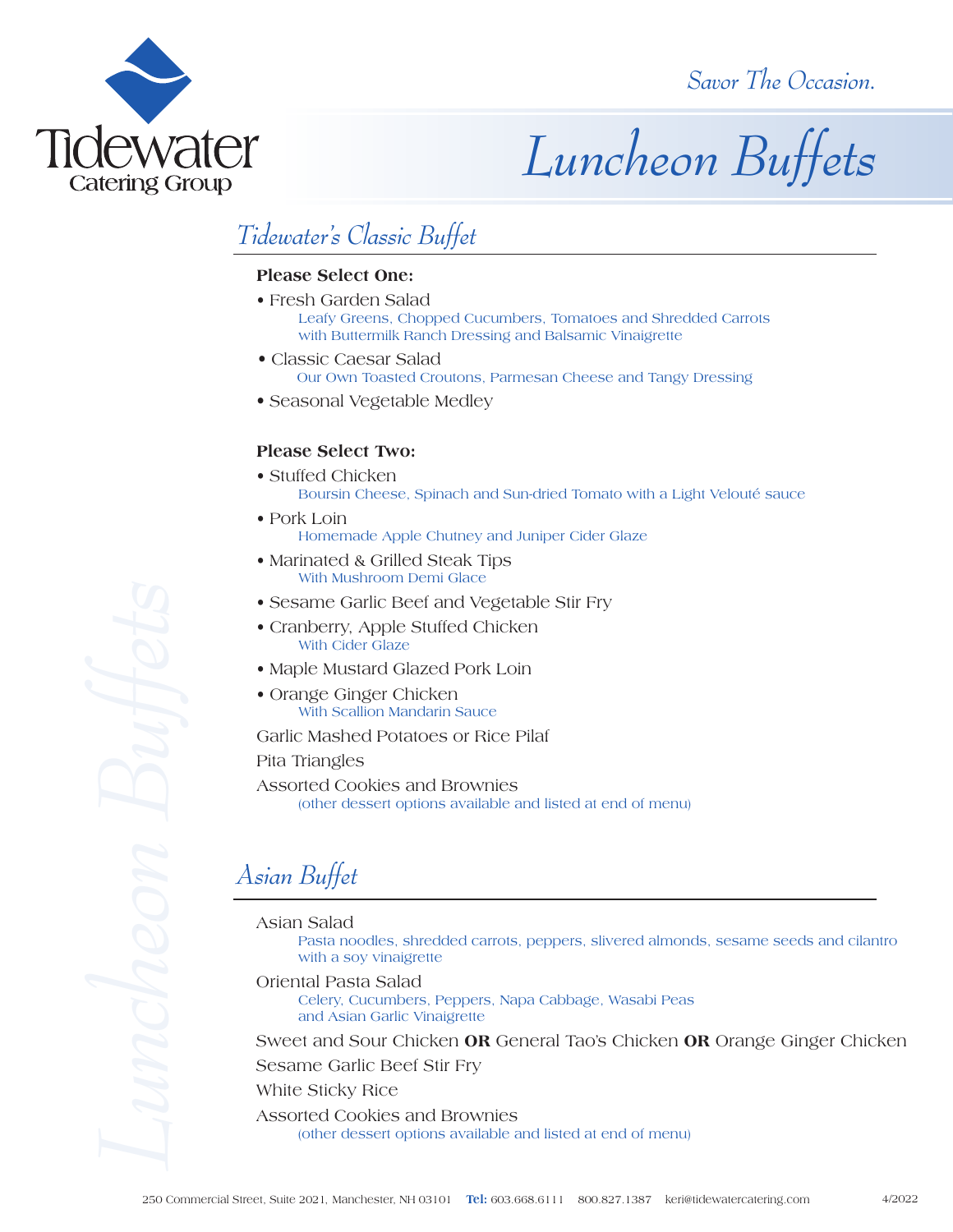

# *Luncheon Buffets*

## *Land and Sea Buffet*

#### **Please Select One:**

- Fresh Garden Salad Leafy Greens, Chopped Cucumbers, Tomatoes and Shredded Carrots with Buttermilk Ranch Dressing and Balsamic Vinaigrette
- Classic Caesar Salad Our Own Toasted Croutons, Parmesan Cheese and Tangy Dressing
- Seasonal Vegetable Medley

#### **Please Select Two:**

- Pork Loin Homemade Apple Chutney and Juniper Cider Glaze
- Marinated and Grilled Steak Tips With Mushroom Demi Glace
- Slow Roasted Sliced Sirloin Mushroom Marsala Wine Sauce
- Oven Baked Haddock Light Crumb Topping and Lemon Wedges
- Saltimbocca Chicken Chicken breast wrapped in proscuitto and sagewith a white wine herb sauce

Roasted Red Bliss Potatoes, Mashed Potatoes or Rice Pilaf

Pita Triangles

Assorted Cookies and Brownies (other dessert options available and listed at end of menu)

## *Meat and Potato Buffet*

#### **Please Select One:**

- Fresh Garden Salad Leafy Greens, Chopped Cucumbers, Tomatoes and Shredded Carrots with Buttermilk Ranch Dressing and Balsamic Vinaigrette 22 Commercial Street, Suite 2021, Manchester, Suite 2021, Manchester, Suite 2021, Manchester, Suite 2021, Manchester, American Commercial Street, Suite 2021, The Commercial Street, Commercial Commercial Commercial Commerc
	- Classic Caesar Salad Our Own Toasted Croutons, Parmesan Cheese and Tangy Dressing
	- Seasonal Vegetable Medley

#### **Please Select Two:**

- Chicken Piccata Mushrooms, Parsley, Artichokes and Capers with a Lemon Wine Sauce
- Brushetta Chicken Diced Tomatoes, Garlic, Basil and Mozzerella
- Bacon Wrapped Bourbon Glazed Pork Loin
- Marinated and Grilled Steak Tips With Mushroom Demi Glace
- Orange Ginger Chicken With Scallion Mandarin Sauce

Roasted Red Bliss Potatoes, Mashed Potatoes or Rice Pilaf

Pita Triangles

Assorted Cookies and Brownies (other dessert options available and listed at end of menu)